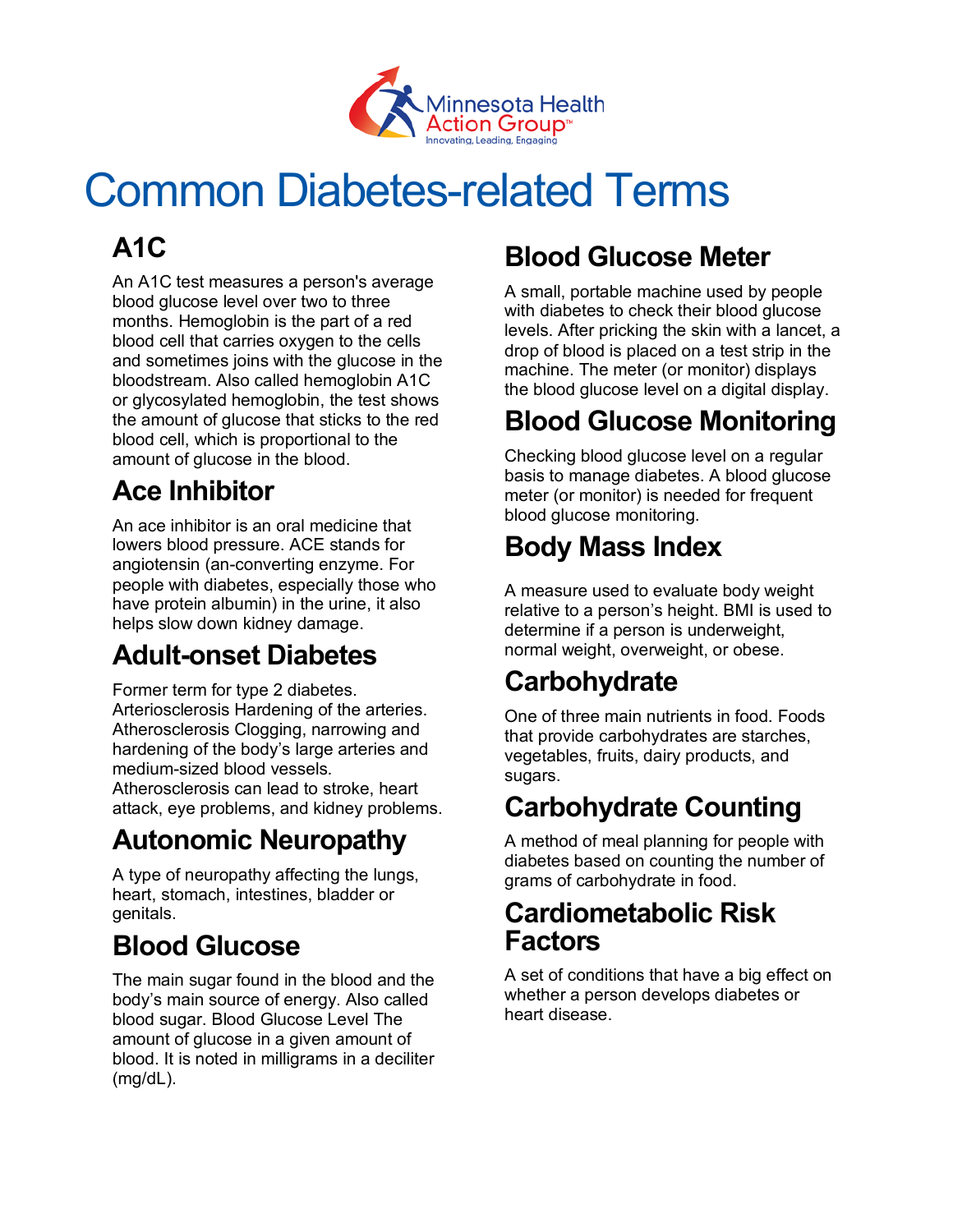#### **Cardiovascular Disease**

Disease of the heart and blood vessels (arteries, veins, capillaries).

## **Cataract**

The clouding of the lens of the eye.

#### **Cerebrovascular Disease**

Damage to blood vessels in the brain. Vessels can burst and bleed or become clogged with fatty deposits. When blood flow is interrupted, brain cells die or are damaged, resulting in strokes.

#### **Certified Diabetes Educator (CDE)**

A health professional with expertise in diabetes education who has met eligibility requirements and successfully completed a certification exam.

# **Cholesterol**

A type of fat produced by the liver and found in the blood. It is also found in some foods. Cholesterol is used by the body to make hormones and build cell walls.

# **Complications**

Harmful effects of diabetes such as damage to the eyes, heart, blood vessels, nervous system, teeth and gums, feet and skin, or kidneys. Studies show that keeping blood glucose, blood pressure, and low-density lipoprotein (LDL) cholesterol levels close to normal can help prevent or delay complications.

## **Coronary Heart Disease**

Heart disease caused by narrowing of the arteries that supply blood to the heart. If the blood supply is cut off, heart attack results.

## **Diabetes Mellitus**

A condition characterized by hyperglycemia resulting from the body's inability to use blood glucose for energy. In Type 1 diabetes, the pancreas no longer makes insulin and therefore blood glucose cannot

enter the cells to be used for energy. In Type 2 diabetes, either the pancreas does not make enough insulin or the body is unable to use insulin correctly.

#### **Diabetes Prevention Program (DPP)**

The DPP is a CDC-led, proven lifestyle change program that can help people with prediabetes cut their risk of developing type 2 diabetes in half. A trained lifestyle coach works with participants to teach lifestyle skills needed to make lasting changes – like eating healthier, adding physical activity and managing stress.

The goal of this year-long program is for participants to lose five to seven percent of their body weight and gain 150 minutes of weekly physical activity. Program participants meet a minimum of 16 times weekly in the first six months and then monthly over next six months.

#### **Diabetes Prevention Program Research Study**

A study by the National Institute of Diabetes and Digestive and Kidney Diseases conducted from 1998 to 2001 in people at high risk for Type 2 diabetes. All study participants had impaired glucose tolerance, also called prediabetes, and were overweight. The study showed that people who lost five to seven percent of their body weight through a low-fat, low-calorie diet and moderate exercise (usually walking for 30 minutes five days a week) reduced their risk of getting Type 2 diabetes by 58 percent over three years. Participants who received treatment with the oral diabetes drug metformin reduced their risk of getting Type 2 diabetes by 31 percent over 3 years.

## **Diabetic Retinopathy**

Diabetic eye disease; damage to the small blood vessels of the retina. Loss of vision may result.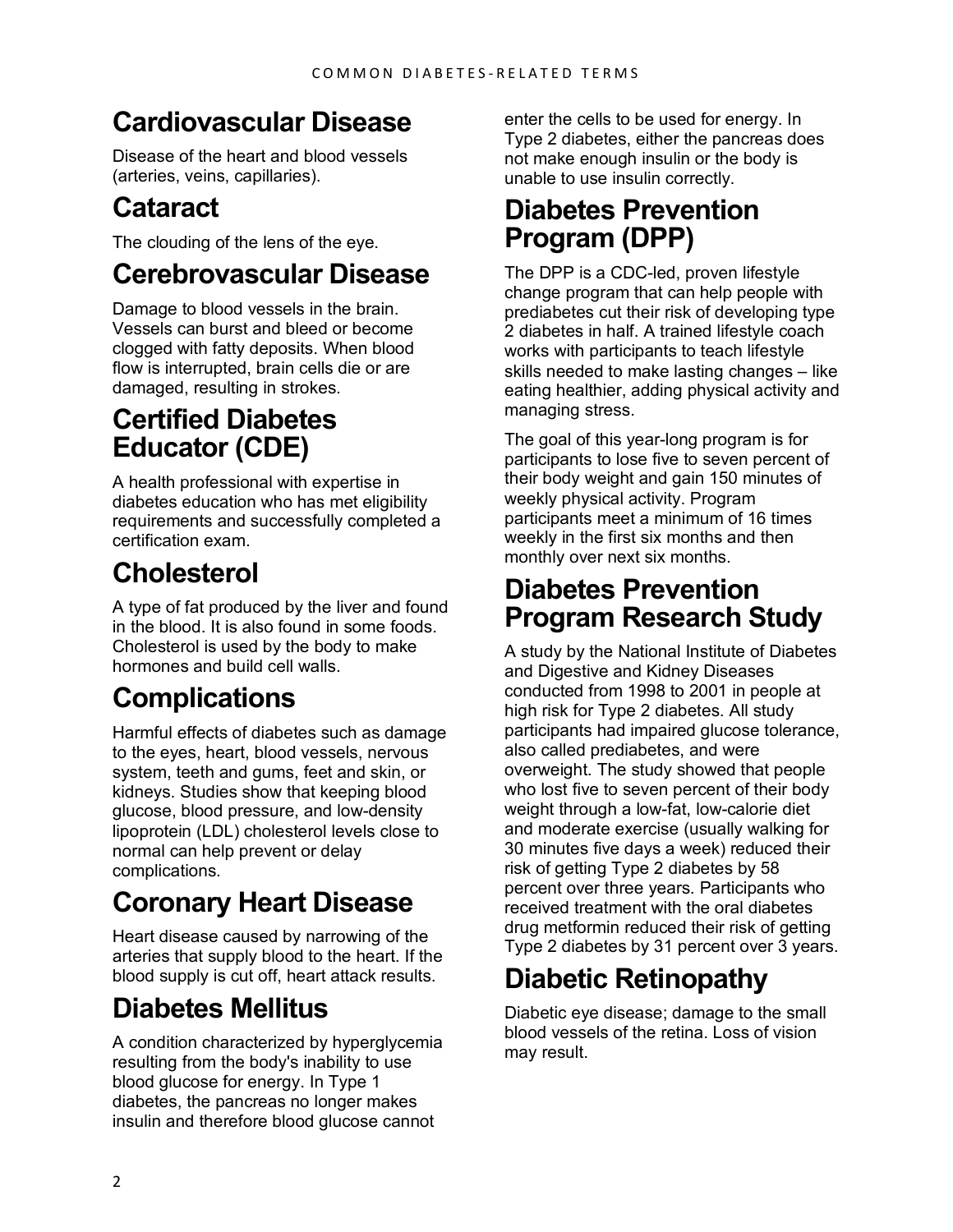## **Dietitian**

A health care professional who advises people about meal planning, weight control, and diabetes management. A registered dietitian (RD) has more training.

## **Endocrinologist**

A doctor who treats people who have endocrine problems such as diabetes.

#### **Fasting Glucose Test**

A check of blood glucose level following an 8-12 hour fast. This test is used to diagnose prediabetes and diabetes. It is also used to monitor the health of people with diabetes.

#### **Fat**

One of the three main nutrients in food. Examples of foods that provide fat are butter, margarine, salad dressing, oil, nuts, meat, poultry, fish and some dairy products. Excess calories are stored as body fat, providing the body with a reserve supply of energy and other functions.

#### **Gestational Diabetes Mellitus (GDM)**

A type of diabetes mellitus that develops only during pregnancy and usually disappears upon delivery, but increases the risk that the mother will develop diabetes later. GDM is managed with meal planning, activity, and, in some cases, insulin.

#### **Glaucoma**

An increase of fluid pressure inside the eye that may lead to loss of vision.

#### **Glucose**

One of the simplest forms of sugar.

*Hyperglycemia excessive blood glucose:* Fasting hyperglycemia is blood glucose above a desirable level after a person has fasted for at least eight hours. *Postprandial hyperglycemia:* Blood glucose above a desirable level one to two hours after a person has eaten.

## **Hyperinsulinemia**

A condition in which the level of insulin in the blood is higher than normal. Caused by overproduction of insulin by the body.

# **Hyperlipidemia**

Higher than normal fat and cholesterol levels in the blood.

#### **Hypertension**

A condition present when blood flows through the blood vessels with a force greater than normal. Also called high blood pressure. Hypertension can strain the heart, damage blood vessels, and increase the risk of heart attack, stroke, kidney problems, and death.

# **Hypoglycemia**

A condition that occurs when blood glucose is lower than normal, usually less than 70 mg/dL. Signs include hunger, nervousness, shakiness, perspiration, dizziness, or lightheadedness, sleepiness, and confusion. If left untreated, hypoglycemia may lead to unconsciousness. Hypoglycemia is treated by consuming a carbohydrate-rich food, such as a glucose tablet or juice. It may also be treated with an injection of glucagon if the person is unconscious or unable to swallow. Also called an insulin reaction.

#### **Insulin-dependent Diabetes Mellitus (IDDM)**

Former term for type 1 diabetes.

#### **Metabolic Syndrome**

The tendency of several conditions to occur together, including obesity, insulin resistance, prediabetes or diabetes, hypertension, and high lipids.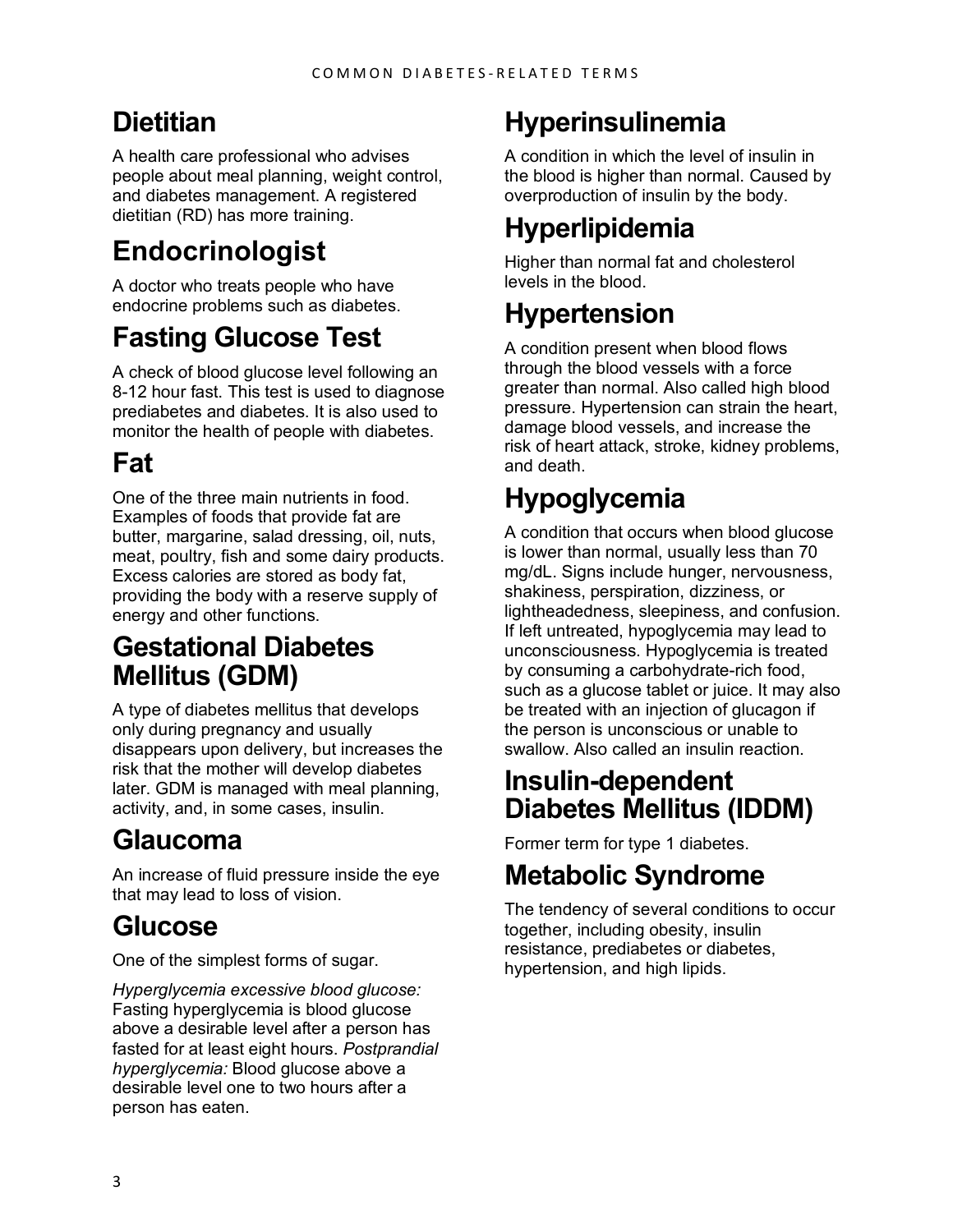#### **National Diabetes Prevention Program (NDPP)**

Is a national CDC initiative. It is a partnership of public and private organizations working to reduce the growing problem of prediabetes and type 2 diabetes.

The partners work to make it easier for people with prediabetes to participate in evidence-based, affordable, and highquality lifestyle change programs to reduce their risk of type 2 diabetes and improve their overall health.

# **Neuropathy**

Disease of the nervous system. The three major forms in people with diabetes are peripheral neuropathy, autonomic neuropathy, and mononeuropathy. The most common form is peripheral neuropathy, which affects mainly the legs and feet.

#### **Nutritionist**

A person with training in nutrition who may or may not have specialized training and qualifications. See dietitian.

#### **Obesity**

A condition in which a greater than normal amount of fat is in the body, and is more severe than overweight. Having a BMI of 30 or more indicates obesity.

# **Overweight**

An above-normal body weight, having a BMI of 25-29.9.

#### **Peripheral Neuropathy**

Nerve damage that affects the feet, legs or hands. Peripheral neuropathy causes pain, numbness, or tingling.

#### **Prediabetes**

A condition where blood sugar levels are higher than normal, but not high enough to be called diabetes. People with prediabetes are at great risk of developing type 2

diabetes, a leading cause of disability and death in the U.S. Other names for prediabetes are impaired glucose tolerance and impaired fasting glucose.

#### **Protein**

One of the three main nutrients in food. Examples of foods that provide protein include meat, poultry, fish, cheese, milk, dairy products, eggs, and dried beans. Proteins are also used in the body for cell structure, hormones such as insulin, and other functions.

#### **Recognized Diabetes Education Programs**

Diabetes self-management programs that are approved by the American Diabetes Association and/or the Centers for Disease Control and Prevention (CDC).

## **Self-management**

In prediabetes and diabetes, the ongoing process of managing risks and disease. Includes meal planning, physical activity, blood glucose monitoring, taking diabetes medicines, handling episodes of illness and of low and high blood glucose, managing diabetes when traveling, and more. Diabetes patients design their own selfmanagement treatment plan in consultation with a variety of health care professionals such as doctors, nurses, dietitians, pharmacists, and others.

# **Type 1 Diabetes**

A condition characterized by high blood glucose levels caused by a total lack of insulin. This occurs when the body's immune system attacks the insulinproducing beta cells in the pancreas and destroys them. The pancreas then produces little or no insulin. Type 1 diabetes develops most often in young people but can appear in adults.

## **Type 2 Diabetes**

A condition characterized by high blood glucose levels caused by either a lack of insulin or the body's inability to use insulin